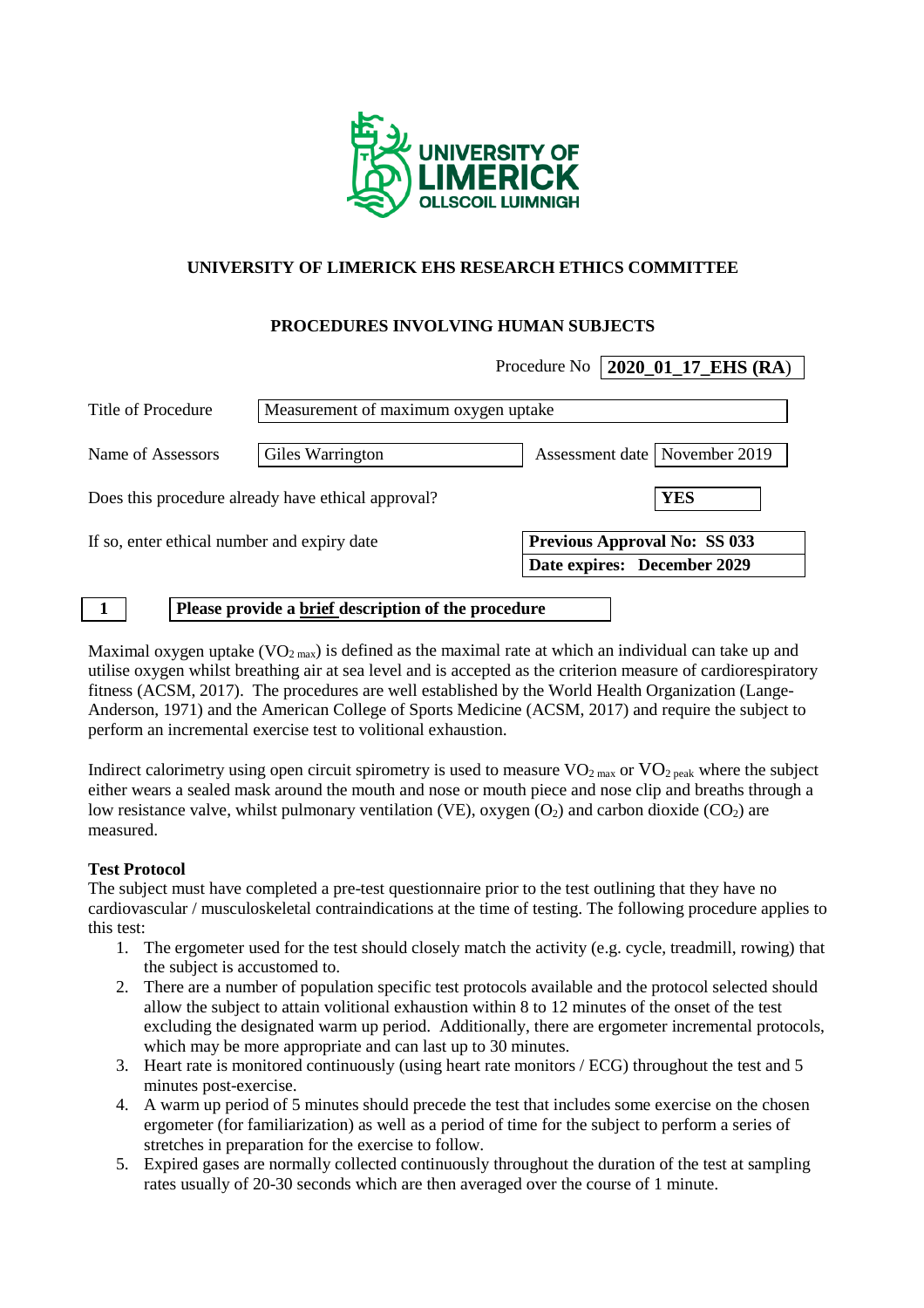- 6. Upon volitional exhaustion the test is terminated and the face mask/mouth piece and nose clip are removed.
- 7. The participant can rest stationary for up to 5 minutes before being encouraged to re-start low intensity exercise (equivalent to or below warm up intensity) and to maintain this for a minimum of 5 minutes.
- 8. A capillary blood sample can be taken from the earlobe or finger tip between 2-5 minutes post exercise for determination of peak blood lactate levels. (See SS024 Risk Assessment for Capillary Blood Sampling)
- 9. Two testers will be present at all times during the testing protocol.

## **Criteria for Attainment of VO2 max**

1. A levelling off in  $VO<sub>2</sub>$  even with a higher workload  $< 150$  ml/min  $< 2.1$  ml/kg/min

Typically plateau only observed in ~50% of tests therefore 'peak' rather than 'max' is stated.

- 2. Peak blood lactate exceeding 8 mmol/l
- 3. RER> 1.10 or 1.00 for older individuals
- 4. Heart rate >95% predicted HRmax (220-age)

## (Adapted from ACSM, 2017)

Example of a protocol for an incremental test: Zoladz, J.A., Rademaker, A.C. and Sargeant, A.J., 1995. Non-linear relationship between O2 uptake and power output at high intensities of exercise in humans. The Journal of physiology, 488(1), pp.211-217.

<https://physoc.onlinelibrary.wiley.com/doi/abs/10.1113/jphysiol.1995.sp020959>

|                                                           | Location in which the procedure may take place |                                                                                                                                                                   |  |  |  |  |  |  |
|-----------------------------------------------------------|------------------------------------------------|-------------------------------------------------------------------------------------------------------------------------------------------------------------------|--|--|--|--|--|--|
|                                                           | X                                              | PESS Teaching Laboratory (PG050)                                                                                                                                  |  |  |  |  |  |  |
|                                                           | X<br>Others, please specify                    | PESS Research Laboratory (PG047, PG051)                                                                                                                           |  |  |  |  |  |  |
| 3                                                         | Eligibility of subject(s) to be used           |                                                                                                                                                                   |  |  |  |  |  |  |
|                                                           | X                                              | PESS student (U.G. or P.G.)                                                                                                                                       |  |  |  |  |  |  |
|                                                           | X<br>$\mathbf x$                               | University staff or campus personnel<br>Members of the general public engaged in<br>research projects granted ethical approval, e.g.<br>high performance athletes |  |  |  |  |  |  |
| Potential risks. To be explained before obtaining consent |                                                |                                                                                                                                                                   |  |  |  |  |  |  |
|                                                           | X                                              | Moderate                                                                                                                                                          |  |  |  |  |  |  |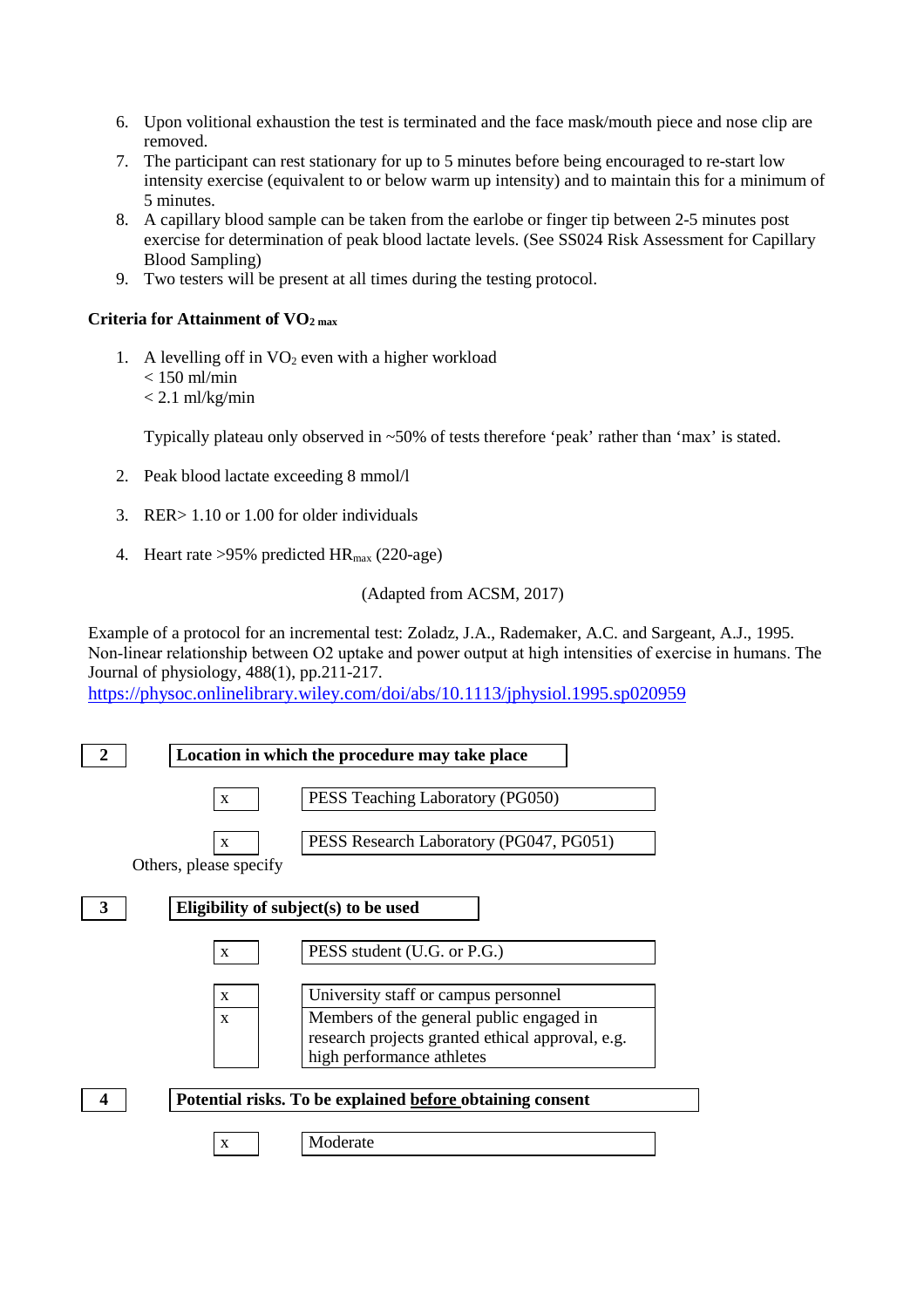This is a test of *maximal* exercise tolerance. In normal, healthy subjects, the risks are equivalent to exhaustive strenuous exercise typical of competitive sport. The risks associated with maximal exercise are fatigue, muscle soreness, and shortness of breath. The participant will experience physical discomfort during the test but particularly as they approach volitional exhaustion.

Subjects will experience the discomfort of exhaustive strenuous exercise for at least 5 minutes post-exercise. Some embarrassment may be experienced by the subject by the distress caused by fatiguing exercise. Upon completion, the subject may experience some temporary muscle aches and pain and in the 24-48 hours after the test, some delayed onset muscle soreness.

The subject should **not participate** in the test if there is (1) a recent history of illness (2) current or recurrent injury (3) cardiovascular / musculoskeletal contraindications at the time of testing. These are identified in the pre-test questionnaire.

Exercising maximally on an ergometer carries the risk of the subject falling whilst on the ergometer, e.g. treadmill, cycle ergometer, rowing ergometer. This risk will be minimised by (a) familiarisation session for subjects, (b) researchers being prepared to stop the treadmill or test quickly, and (c) researchers being prepared to react and intervene if the subjects should show signs of falling. Serious accidents on treadmills/ergometers are rare.

#### **5 Action to be taken in the event of a foreseeable emergency**

Testers will explain how and when the test will be terminated. This text involves the subject exercising to maximal tolerance. If the subject shows signs of distress that are not indicative of signs relating to reaching maximal tolerance, the procedure will be terminated.

Standard first aid procedures may be required depending on the severity of the situation. The following standard procedure should be followed in the event of an incident occurring in the PESS building / UL Facility:

- 1. Stop the procedure. Position the subject to prevent self-injury.
- 2. If appropriate, raise the subject's lower limbs to improve blood flow. Should the subject fail to respond summon help immediately.
- 3. Check vital signs airways, breathing and circulation (ABC)
- 4. If required attempt CPR as soon as possible.
- 5. Requesting Help: Emergency Contact telephone numbers are listed on laboratory door:
	- During normal working hours 9am-5pm, use lab phone to contact the Student Health Centre on **061- 20**2534
	- Outside of normal working hours, or if the Student Health Centre number is engaged/busy, use the laboratory phone to dial 3333 for UL security personnel who will then contact the ambulance service. Contact additional PESS First Aider if necessary – names are listed on the PESS laboratory door.
- 6. When contacting the above clearly state: Location, Building, Room Number, Nature of Incident/Accident and provide a contact number.
- 7. Complete the UL 'Accident & Emergency' form (completed by the investigator, not the volunteer). Forms available on UL HR website: <https://www.ul.ie/hr/hr-policies-procedures-and-forms-z>

#### **6 Level of supervision required for procedure**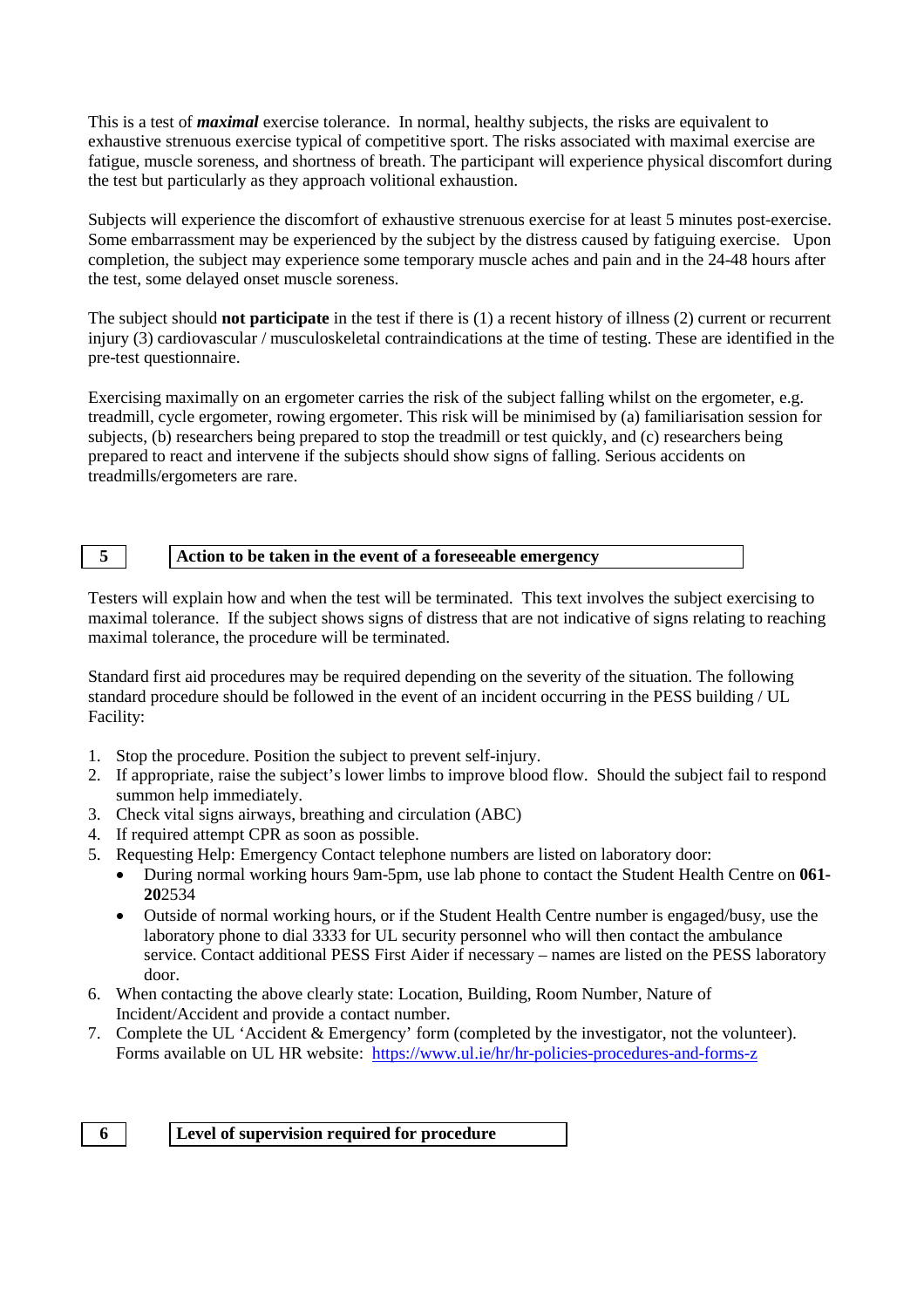